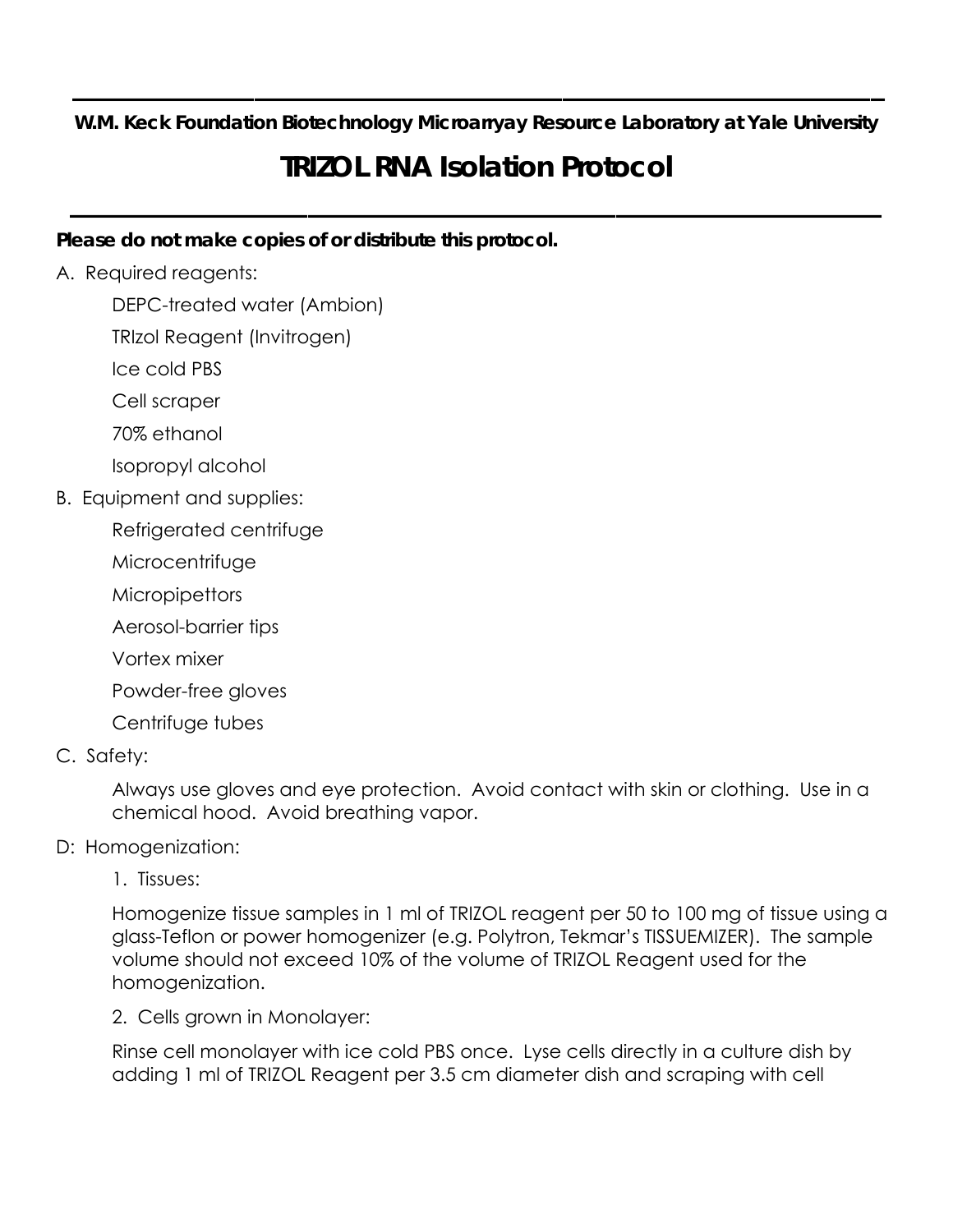scraper. Pass the cell lysate several times through a pipette. Vortex thoroughly. The amount of TRIZOL reagent added is based on the area of the culture dish (1 ml per 10 cm2) and not on the number of cells present. An insufficient amount of TRIZOL Reagent may result in DNA contamination of the isolated RNA.

3. Cells Grown in suspension:

Spin cells for 5 min at 300 X g. Remove media and resuspend cells in ice cold PBS. Pellet cells by spinning at 300 X g for 5 min. Lyse cells with TRIZOL Reagent by repetitive pipetting or by passing through syringe and needle. Use 1 ml of the reagent per 5-10 X 106 of animal cells.

4. Incubate the homogenized sample for 5 minutes at room temperature to permit the complete dissociation of nucleoprotein complexes. Centrifuge to remove cell debris. Transfer the supernatant to new tube.

#### E. PHASE SEPERATION:

Add 0.2 ml of chloroform per 1 ml of TRIZOL Reagent. Cap sample tubes securely. Vortex samples vigorously for 15 seconds and incubate them at room temperature for 2 to 3 minutes. Centrifuge the samples at no more than 12,000 x g for 15 minutes at 2 to 80C. Following centrifugation, the mixture separates into lower red, phenolchloroform phase, an interphase, and a colorless upper aqueous phase. RNA remains exclusively in the aqueous phase. Transfer upper aqueous phase carefully without disturbing the interphase into fresh tube. Measure the volume of the aqueous phase (The volume of the aqueous phase is about 60% of the volume of TRIZOL Reagent used for homogenization).

#### F. RNA PRECIPITATION:

Precipitate the RNA from the aqueous phase by mixing with isopropyl alcohol. Use 0.5 ml of isopropyl alcohol per 1 ml of TRIZOL Reagent used for the initial homogenization. Incubate samples at 15 to 30°C for 10 minutes and centrifuge at not more than 12,000 x g for 10 minutes at 2 to 4 °C. The RNA precipitate, often invisible before centrifugation, forms a gel-like pellet on the side and bottom of the tube.

#### G: RNA WASH:

Remove the supernatant completely. Wash the RNA pellet once with 75% ethanol, adding at least 1 ml of 75% ethanol per 1 ml of TRIZOL Reagent used for the initial homogenization. Mix the samples by vortexing and centrifuge at no more than 7,500 x g for 5 minutes at 2 to 8 °C. Repeat above washing procedure once. Remove all leftover ethanol.

#### H. REDISSOLVING RNA:

Air-dry or vacuum dry RNA pellet for 5-10 minutes. Do not dry the RNA pellet by centrifuge under vacuum. It is important not to let the RNA pellet dry completely as this will greatly decrease its solubility. Partially dissolved RNA samples have an A<sub>260</sub>/A<sub>280</sub> ratio < 1.6. Dissolve RNA in DEPC-treated water by passing solution a few times through a pipette tip.